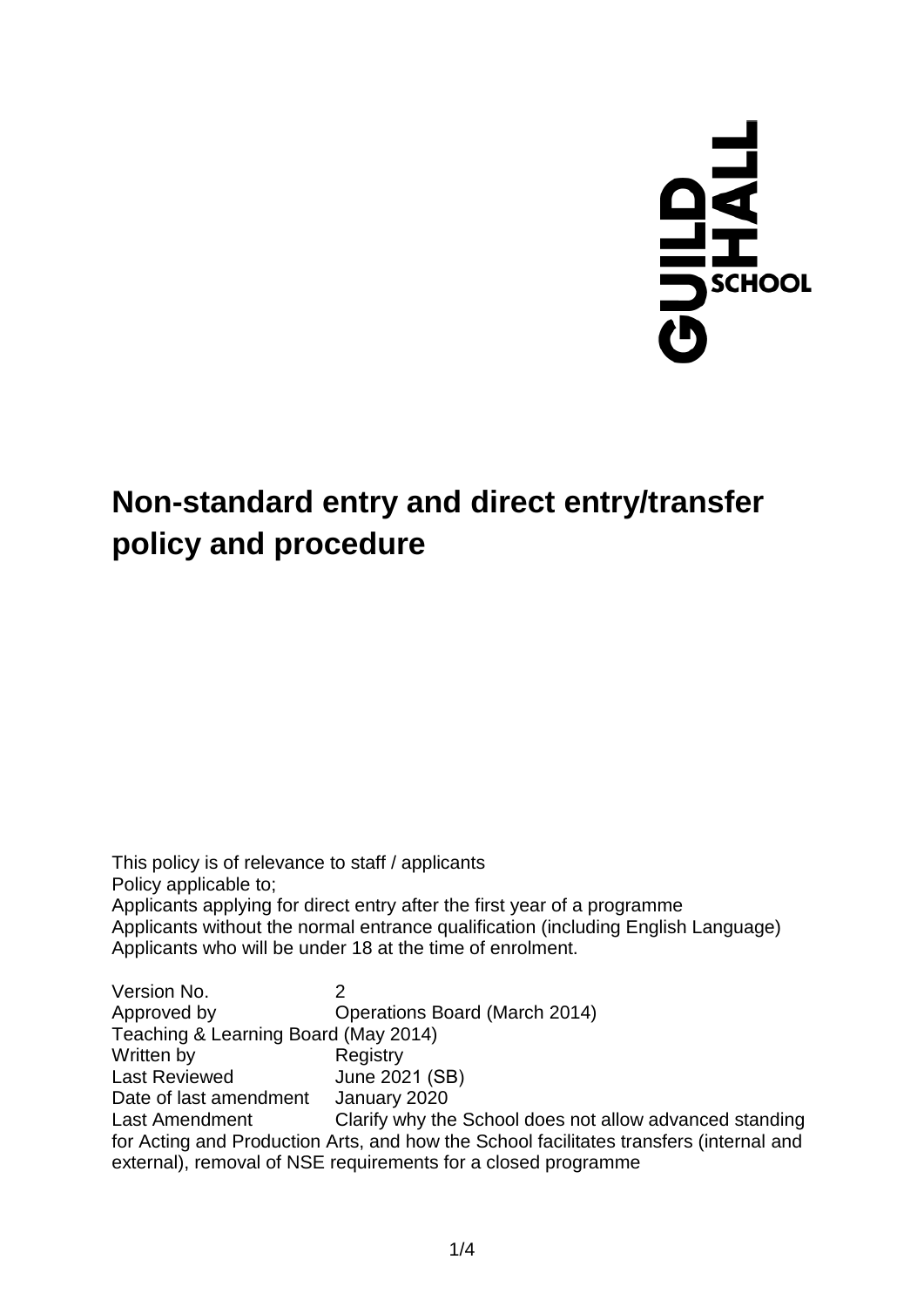## **Relevant regulation & policy:**

Section 2 of the 'Academic Regulatory Framework': Admissions, enrolment & registration, Regulation 3 Under 18s: Admission and support policy

- a) All applications for non-standard entry and advanced standing/transfer will be considered via the standard application procedure to enable all candidates to be considered on an equitable basis alongside other applicants during the audition process. All transfers will be considered for the start of the next academic year to ensure all students receive appropriate induction to the School.
- b) Non-standard entry and advanced standing/transfer will be monitored by the relevant Programme Board and the Academic Board on an annual basis.
- All non-standard offers made under this policy must be formulated in consultation with the relevant Programme Director or designated deputy (For Music the Undergraduate or Postgraduate Deputy Head of Academic Studies, for Acting the Head of Academic Studies (Drama)), and offer letters must clearly indicate any additional criteria to be met by the applicant.

#### **Non-standard entry**

- (1) Applicants who will be under the age of 18 at the time of enrolment, or without the minimum entry requirements or whose qualifications do not conform to those prescribed in the relevant programme specification may be considered for a place under the School's non-standard entry procedures.
- (2) Applicants considered under the non-standard entry procedures may be required to submit additional documentary evidence relating to previous study, qualifications and/or training, and/or a professional curriculum vitae. Applicants without relevant formal qualifications may be asked to undertake a qualifying assessment or qualifying period of study (in the event of the latter condition a special scheme of study will be required). Where a qualifying assessment has taken place, evidence of this must be placed on the applicant's file.
- (3) Applicants who will be under the age of 18 at the time of enrolment who otherwise meet the standard entry requirements may be sent a conditional offer but must satisfy the School about any practical arrangements prior to enrolment. Additionally, enrolment may not go ahead until all of the responsibilities of the academic department (see under 18s: Admission and Support Policy) have been put in place.

### **Advanced standing/transfer**

- (4) Due to the nature of the School's training, advanced standing/transfer is only permitted for the following programmes: BMus, Guildhall Artist Masters, Artist Diploma (see 9 below) and doctoral programme (see 10 below)
- (5) (i) Advanced standing/transfer is not permitted for Acting programmes as the training is ensemble based and the first year of study is to build the ensemble.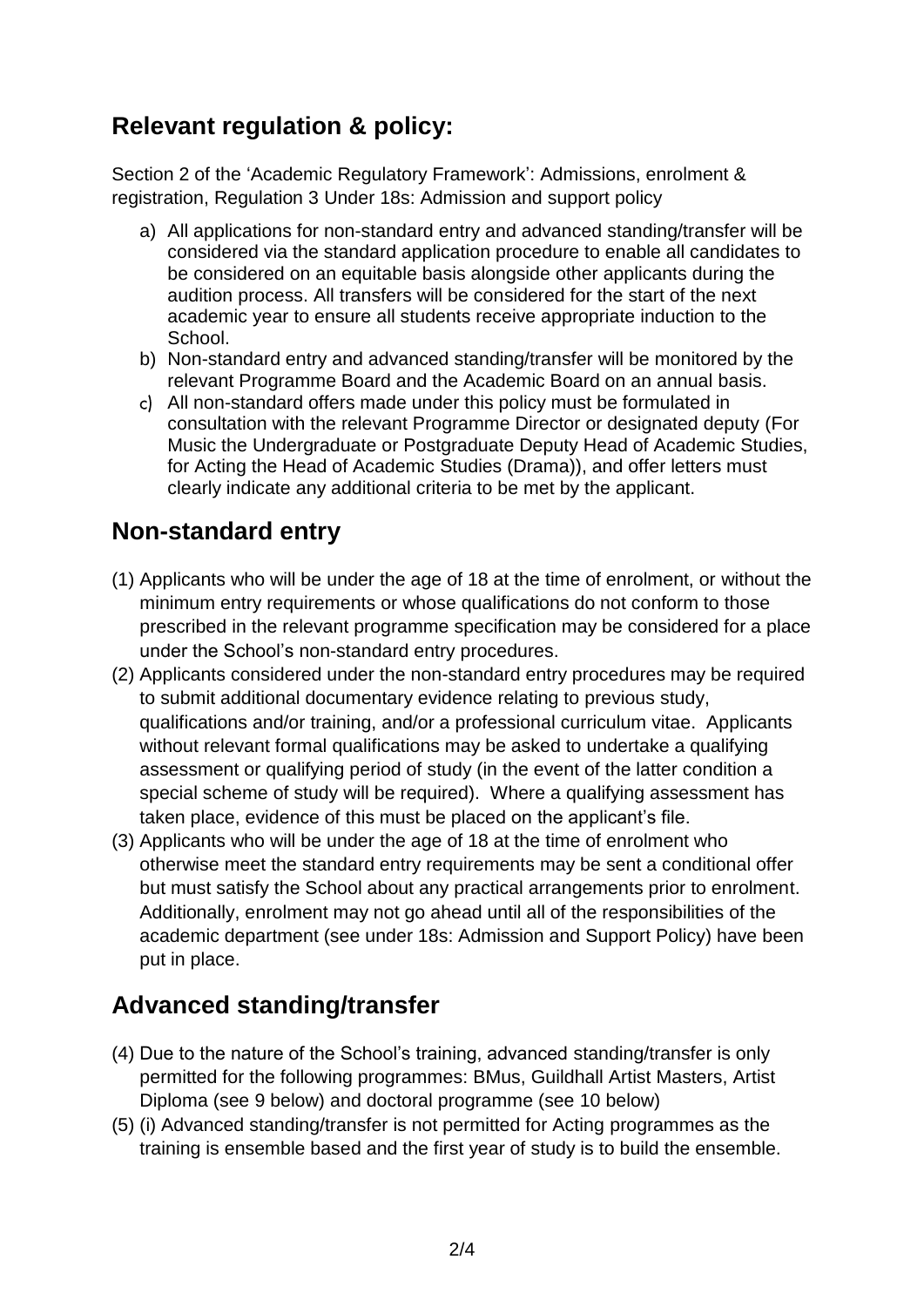(ii) Advanced standing/transfer is not permitted for Production Arts programmes as there are foundational health and safety requirements for working in the School's studios and production spaces.

(iii) Advanced standing/transfer is not permitted for Music Therapy as is it a regulated programme with clinical practice in year one and whilst music therapy programmes all need to meet HCPC requirements for registration they are also quite distinct.

(iv) All other programmes are of one year or less duration and are therefore unsuitable for advanced standing or transfer.

- (6) Music applicants may request to be considered for direct entry onto the BMus, Guildhall Artist Masters or Artist Diploma programmes through advanced standing. Direct entry means that an applicant can join a programme of study in year 2 (or in exceptional circumstances, year 3 of BMus), without having completed and passed the preceding year(s). To be considered for direct entry, applicants must be able to;
	- i) meet the general programme entry requirements as advertised on the website, *and*
	- ii) demonstrate advanced standing through relevant prior study within a higher education institution and/or professional experience, demonstrating an equivalent Principal Study level at audition (Prior educational or experiential learning outside of the School, whether evidenced by credits, previous award, or curriculum vitae, are given general recognition by the School through advanced standing rather than explicit recognition in specific credits).
- (7) The School may register a student on a research programme with exemption from part of the programme of study, where the student has commenced a program of study for an equivalent degree of another higher education institution in the United Kingdom or overseas. In such a case, the programme of study followed at the School may not be less than one calendar year or it's part-time equivalent. Transfer of registration may not take place after a candidate has entered the examination for any one of the doctoral programmes.
- (8) Applicants wishing to be considered for advanced standing/transfer into a programme listed in (7) will need to submit an application and complete an audition/interview. It is recommended that applicants seek advice from the relevant department before submitting an application. Applications will be considered using the standard application procedure so that candidates are considered on an equitable basis alongside other applicants during the audition process. A successful applicant will enroll at the beginning of an academic year to ensure they have an appropriate induction to the School.

#### **Internal transfer**

(9) An internal student who wishes to transfer internally from one programme to another will have to submit an application for the relevant programme for consideration by the programme leader, and complete the audition/interview